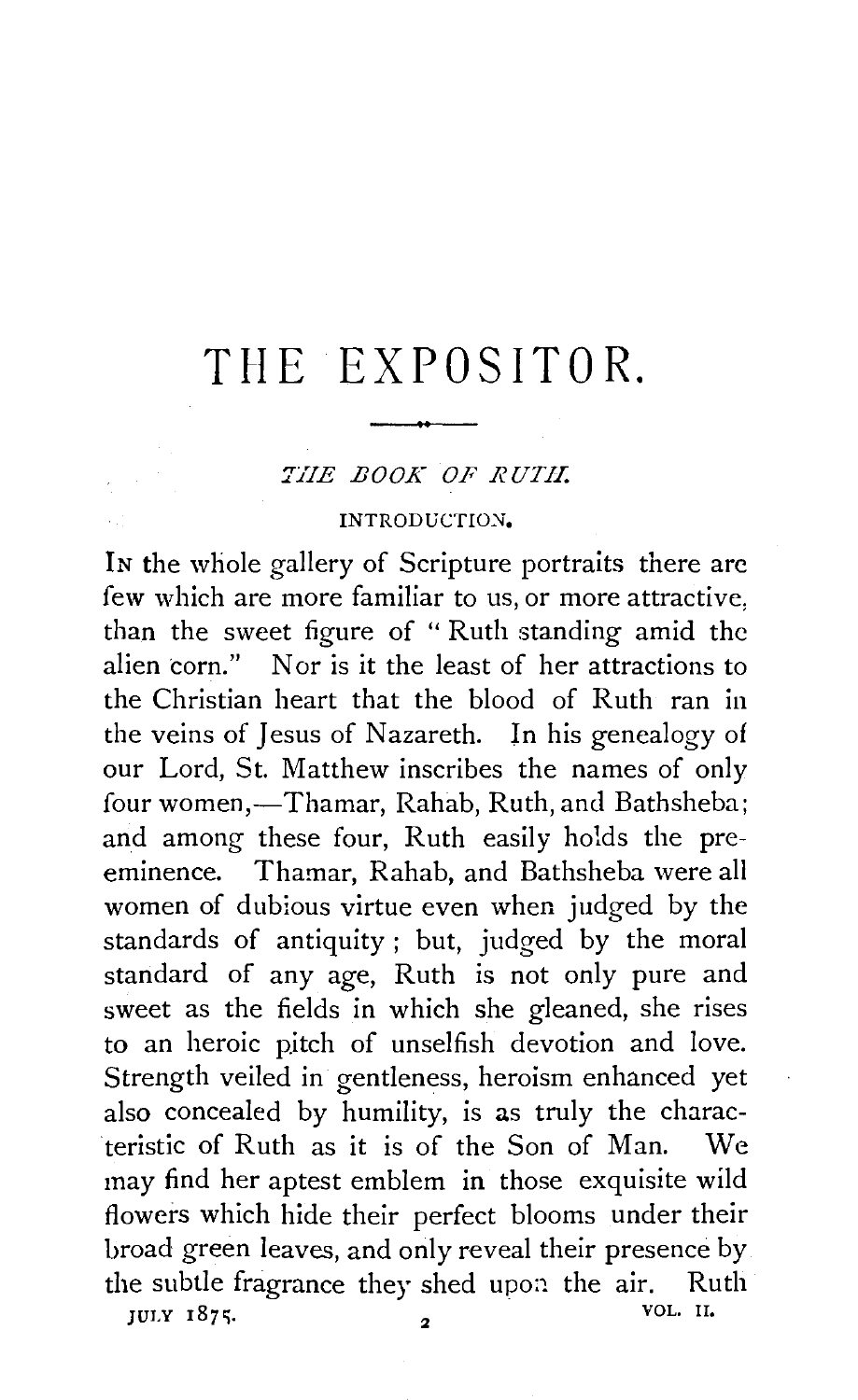is a true lily of the valley. It is not improbable, indeed, that her very name may be that of a flower, though not of the flower just mentioned. The common and accepted derivation of the Hebrew word *ruth* is "a friend;" and truly Ruth's face is as the face of a friend to us : but a learned and ingenious scholar has conjectured, with much probability, that *ruth* is an ancient Hebrew form of the Greek  $ρ'$ όδον, the Latin *rosa,* the English *rose,* a word which denotes the *redness* of the flower; and, to say the least of it, it is very pleasant to think of Ruth as *"* the Rose of Moab."

At what period the events narrated in this Book cccurrecl we are not expressly told. All we are told is that it was "in the days when the Judges judged" (Chap. i. ver. 1). But as Israel was under the Judges for nearly five centuries-as long, let us say, as from the accession of the Plantagenet Henry V. to the present day-the phrase does not go far toward dating the Book. But another phrase in it (Chap. iv. vers. 21, 22), from which we learn that Boaz was the great grandfather of David, makes it pretty certain that the Judge; in whose days Ruth the alien was admitted to the Commonwealth of Israel, was the venerable but most unhappy Eli. Ruth's son was ]esse's father; Jesse was the father of David. It is very probable, therefore, that, when he was a child, Ruth may have fondled Jesse in her arms. "The Rose of Moab" is closely connected with · "the Darling of Israel."

We may be reasonably sure that the story of this Book was enacted while Eli was Judge in Israel ; but when was it *written?* The question is not in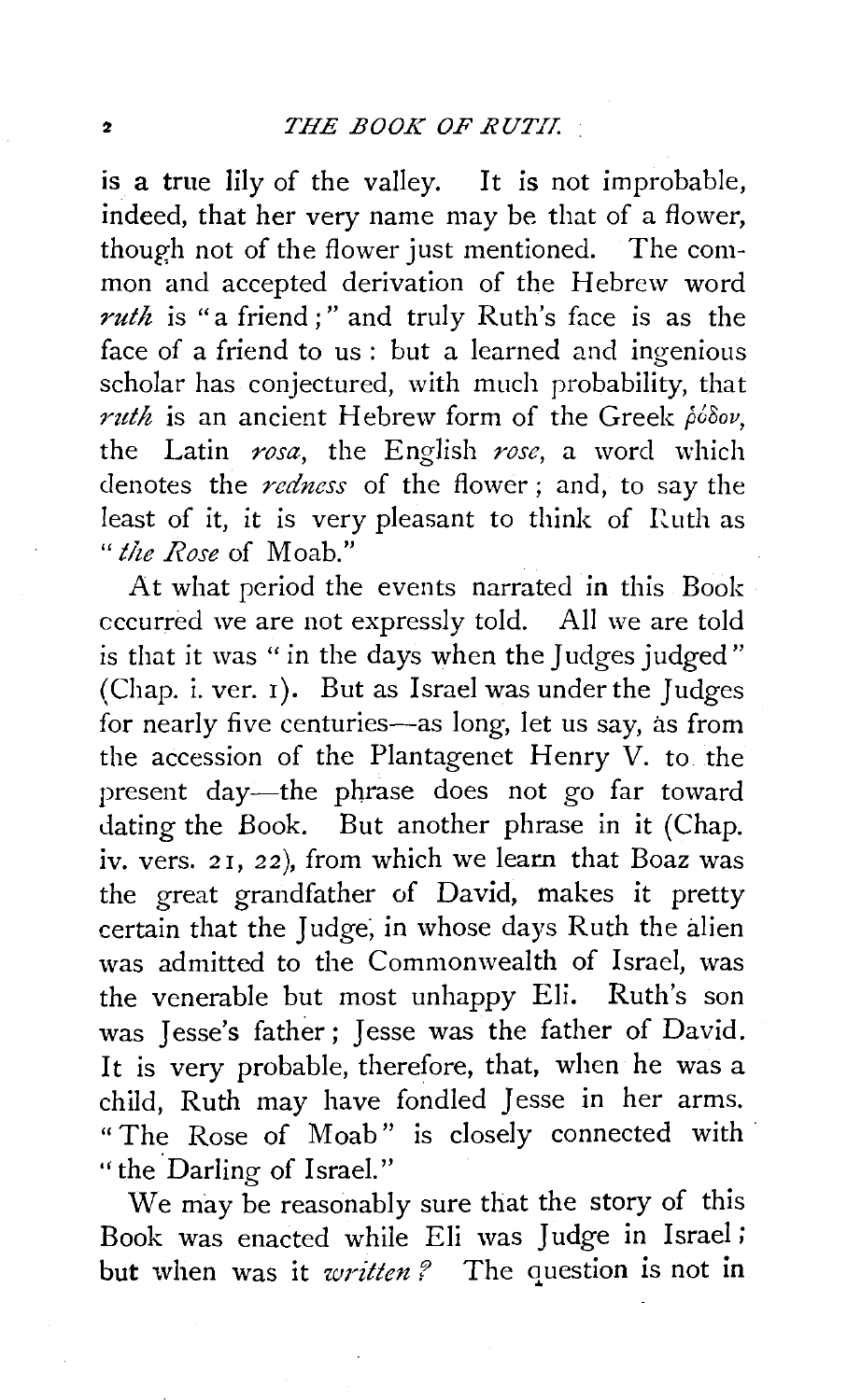itself of grave importance, perhaps; but to find the answer to it is a good and wholesome exercise for younger students of Scripture. For all the materials of the answer are contained in the Book itself; they need no scholarship to discover them : they re accessible to all. If, then, we read the Book of Ruth carefully, and with the purpose of fixing its date in our minds, surely the very opening words of the Story must arrest our attention : ''Now it came to pass, *in the days* when the Judges judged, that there was a famine in the land." Is that the tone of a man who is writing of the present, or of a past age ? Obviously it is the tone of one who speaks of the past. The Judges are no longer judging : the whole form of civil government has changed in. the interval between the events narrated and the time at which the narrator writes. He is as. evidently looking back as we should be were we to commence a story with the words, " Now it came to pass in the days when the Lord Protector sat on the throne of England."

This is our first "note of time," the first hint we get that a considerable interval must have elapsed between the time in which Ruth lived and the time in which the story of her life was told. As. we read on we come on two other hints which confirm our conclusion. In Chap. iv. vers. 6-8 we are told of a curious legal custom. The next of kin to Naomi, when he refused to redeem her inheritance and to take Ruth to wife, drew off his shoe and gave it to Boaz, so transferring the right of redemption to him. And the historian pauses to explain that this was "*formerly*" the legal mode in Israel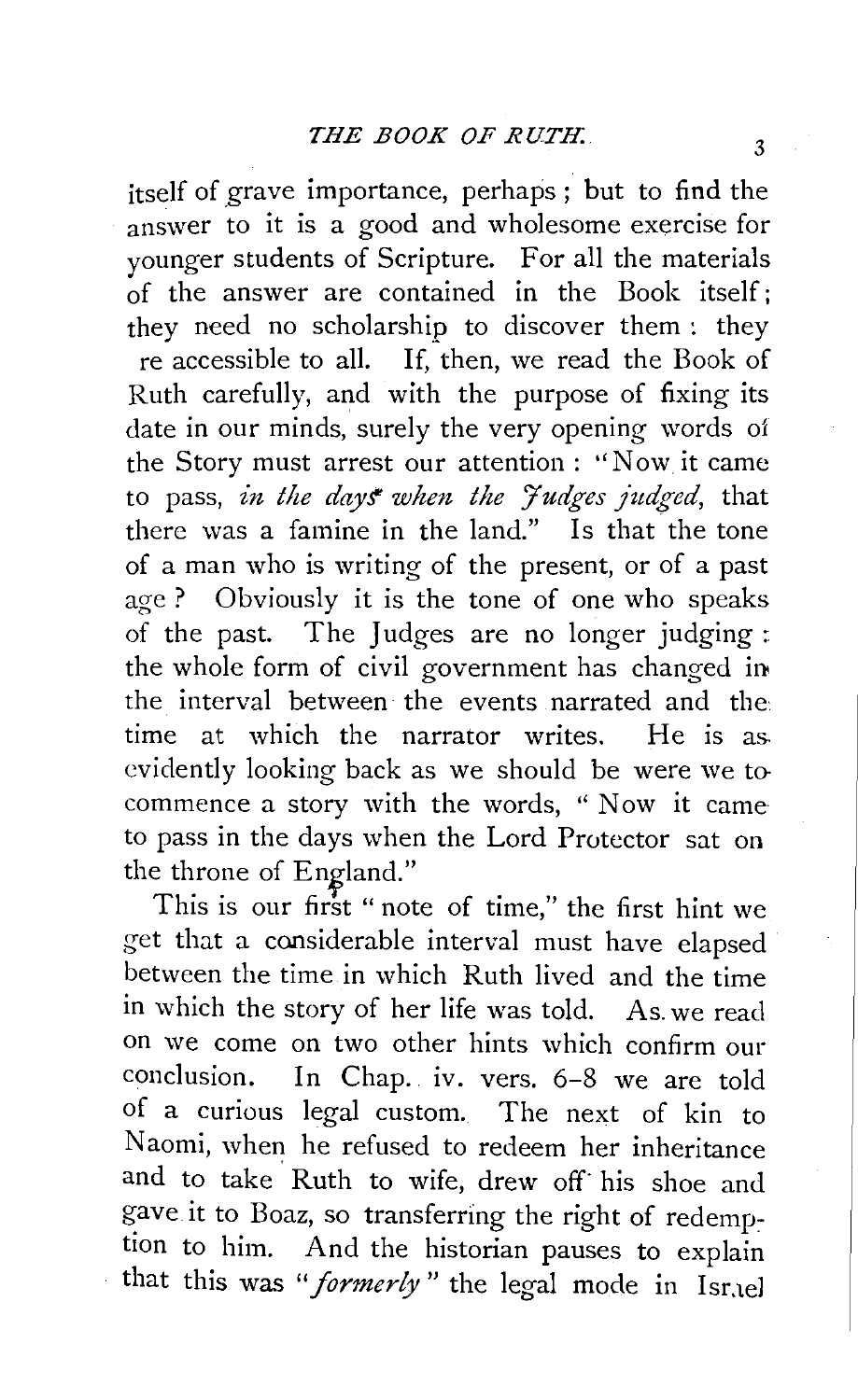"concerning redeeming, and concerning exchanging." But why should he stay to explain the custom if it had not fallen into disuse,-if it had not been so long disused that his readers had clean forgotten it? Yet old legal customs are very tenacious. They do not soon, or suddenly, become obsolete even with us, and, much less, in the unchanging East. And, therefore, we may infer that the story of Ruth was written, not only after her death, but long after it.

Verses  $17$ ,  $21$ , and  $22$  of the same Chapter point to the same conclusion. For here we are told that Ruth had a son named Obed, Obed a son named Jesse, and Jesse a son named David. But how should David's name have been written before he was born? The Story-unless at least we have recourse to the clumsy expedient of supposing additions made to the original Scripture by a later hand - must have been composed, at the very earliest, after that great Prince was born : *i.e.*, it must have been written at least four generationssay, from a hundred and twenty to a hundred and fifty years-after the events it records.

To this extent, then, the Book dates itself. That it could not have been written *before* the time of David may be inferred from the fact that David's name is twice mentioned in it. That it was written *in* his time will become evident, I think, when we have caught the tone and purport of the Story.

Briefly told, that Story runs thus :- Under the pressure of a great famine, an ancient and honourable Hebrew family were threatened with want and misery. All that we are told of them indicates that they were Israelites indeed, devoutly attached to the land and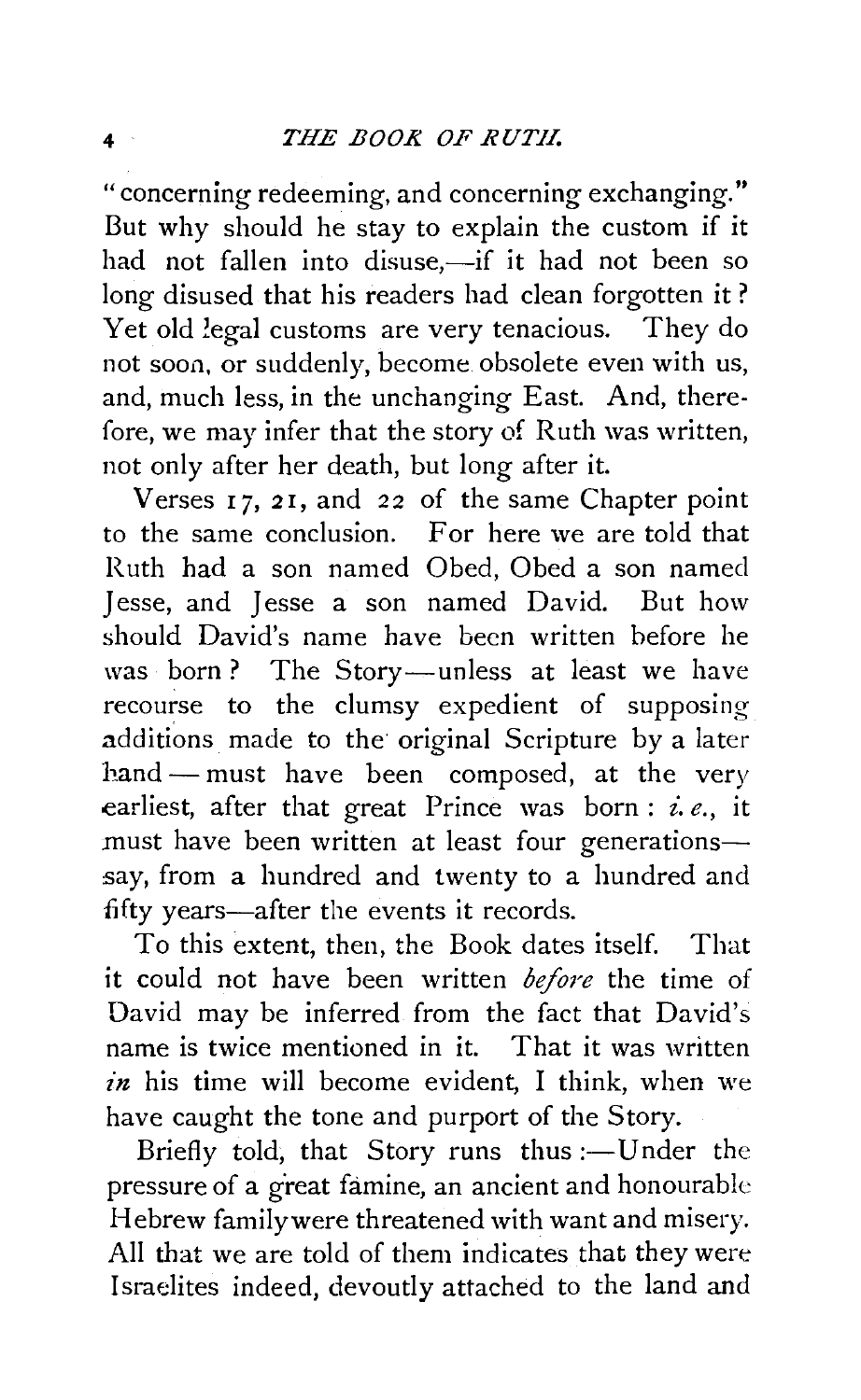worship of their fathers. We may be sure, therefore, that it cost them many a pang to resolve to abandon their inheritance in the promised land and to seek bread among the idolators of Moab. They went farther than their neighbours, who were exposed to the same pressure, only to fare worse. In seeking a livelihood, they lost life. Three out of the four, Elimelech and his two sons, found a grave in the land in which they sought bread. Naomi is left alone, a childless widow. To all human appearance the family is blotted out from among the tribes of Israel. True, Naomi has her two daughters-in-law left; but these also are childless: and, moreover, they are strangers and aliens from the Hebrew Commonwealth, and of a race which had long been reckoned among the foes of the elect people. Naomi cannot endure to remain in the land which has. proved so fatal to her affections and hopes. She: returns to Bethlehem, but she returns " empty and afflicted," in great bitterness of soul, because the: Lord has dealt very bitterly with her. Destitute: and hopeless, she has but one comfort. Ruth re-· mains with her, and will not be persuaded to leave her. She forsakes all—her country, her friends, her· gods—that she may be true to her love for Naomi... But, like Naomi, she too comes to Bethlehem in poverty and sadness of heart.

When they arrive, although "the whole city is: mbved about them," no one offers them either succour or sympathy. Even the wealthy kinsmen of Elimelech,—one of whom, as we happen to know, was of a very noble and generous temper,-either because they are unaware of the calamities that had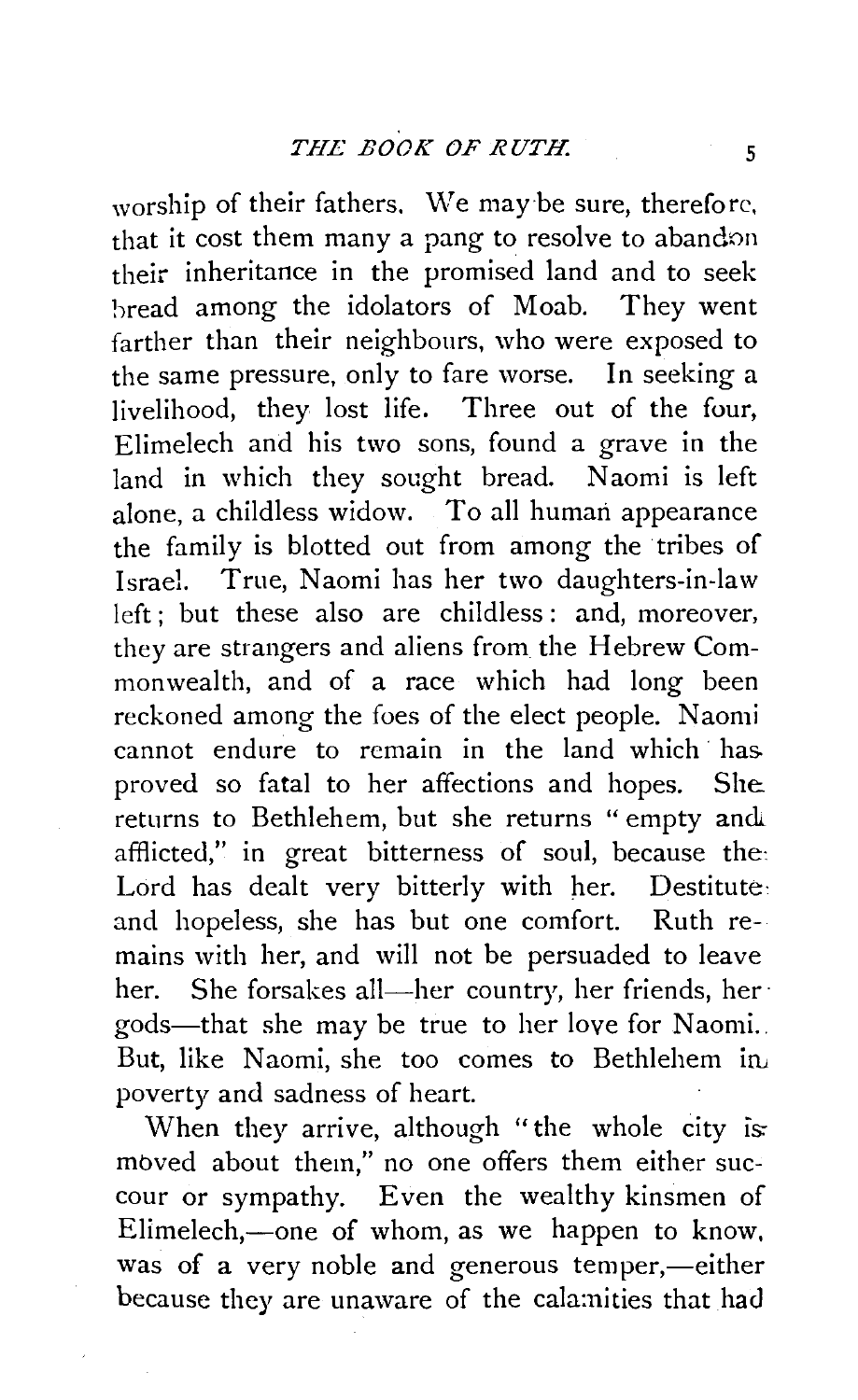overtaken Naomi, or because they had disapproved of Elimelech's sojourn among the heathen, stand aloof from her. Ruth is her sole stay. But Ruth is willing to work, and even to beg, for her. At the time of harvest she goes into the fields to glean after the reapers. A kindly providence leads her to the fields of Boaz, the wealthiest, though not the nearest, kinsman of Elimelech. Here her virtue and piety become known. Boaz honours her both for her unselfish devotion to Naomi, and because she, a heathen, has come " to trust herself under the wings of the God of Israel." For Ruth's sake, Naomi is restored to the goodwill of her kinsmen. By her modesty, her unselfishness, her pious reverence for Jehovah, the Moabitish woman conquers the Hebrew prejudice against the alien and the stranger. By these same virtues she wins the heart of Boaz and the rights of a wife and a mother in Israel. At every turn of the Story we are made to feel that the Gentile Ruth is its heroine, and that she is its heroine simply because, in virtue and in piety, she excels even the Hebrew women. Yet· she is no " saint," no devotee, no prophetess, but a very woman, and a woman

> " Not too bright and good For human nature's daily food."

Wide as is the gulf of time and social habit by which we are separated from her, nevertheless we feel that she is such a woman as would even now be the crown and charm of any household.

And it surely speaks well for those ancient Jews of whom we are apt to think, not altogether without reason, as the most jealous and exclusive of men, . **that ..** they should have so frankly recognized **the**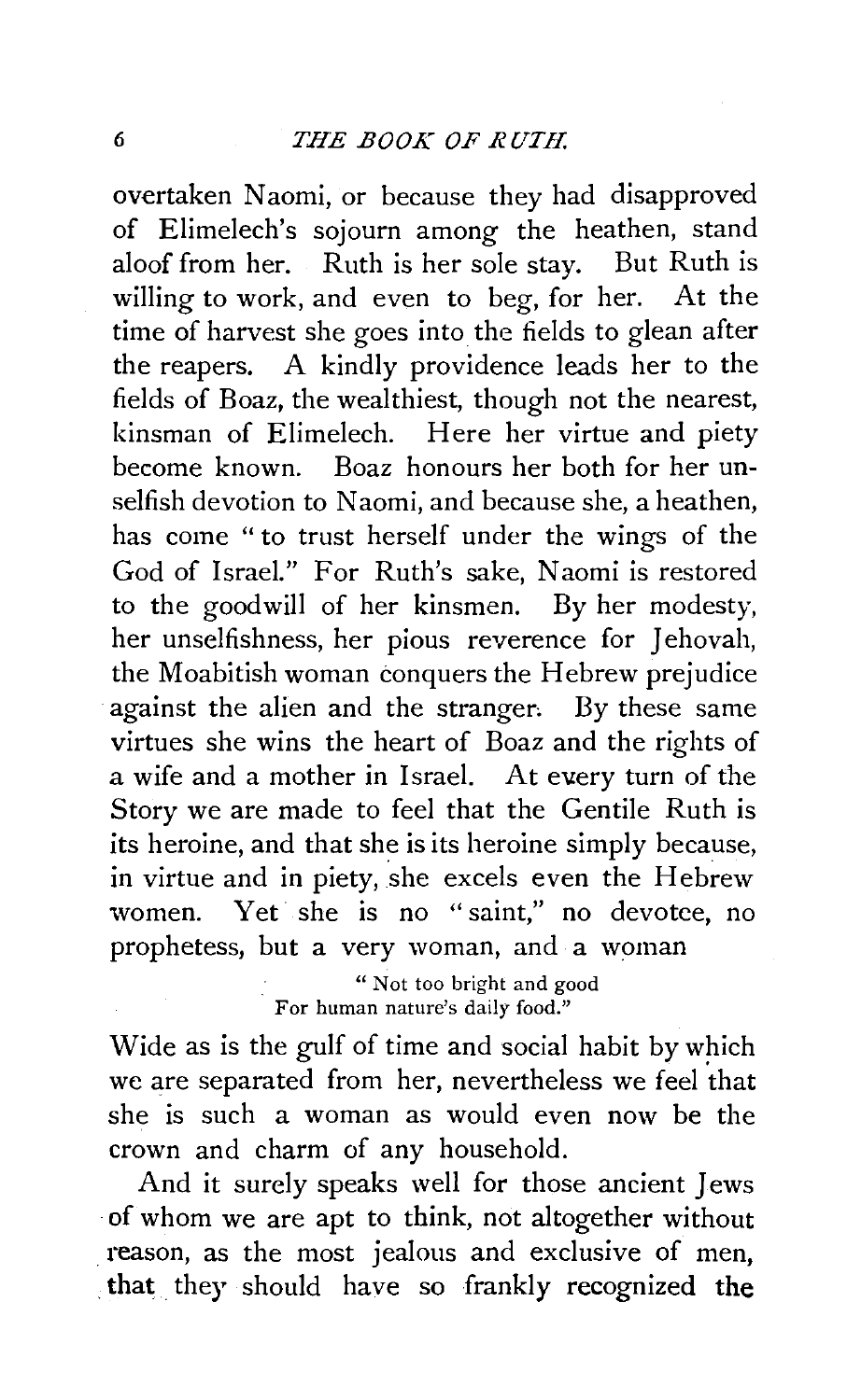worth and charm of a daughter of Moab ; that they should not only have preserved the tradition of her extraordinary sweetness and nobility, but should also have written it down and have included the writing in their most sacred Scriptures.

The Story, moreover, is written in no hostile or grudging spirit.. The figure of the Gentile is not placed in the shade of the background, but in the centre and full light of the narrative. The Book is not called, as with some show of reason it might have been called when gathered into the Hebrew annals, "the Book of Naomi," or, "the Book of Boaz," or, "the Descent of David," but "the Book of Ruth." *She* is placed in the foreground, and kept in it throughout.

No doubt the Story is a love story, and is designed to set forth the power of love to overcome all the alienations, hostilities, and prejudices of nature and of that second nature which we call "habit." But it is not a story of romantic love between a young man and a young woman. It is the story of a woman's love for a woman; and, strangely as it would sound in the ears of our modern wits, it is the story of a young wife's passionate and devoted love for her mother-in-law! Ruth's tender selfsacrificing affection for Naomi is the very charm of the Story. It is in the strength of love that she abandons Moab and her father's house ; it is in the strength of love that she also conquers the prejudices and jealousies of Bethlehem, and compels even Hebrews to admire her virtue and record her fame. And in that it was by her love for Naomi that Ruth was brought to know and serve the only wise and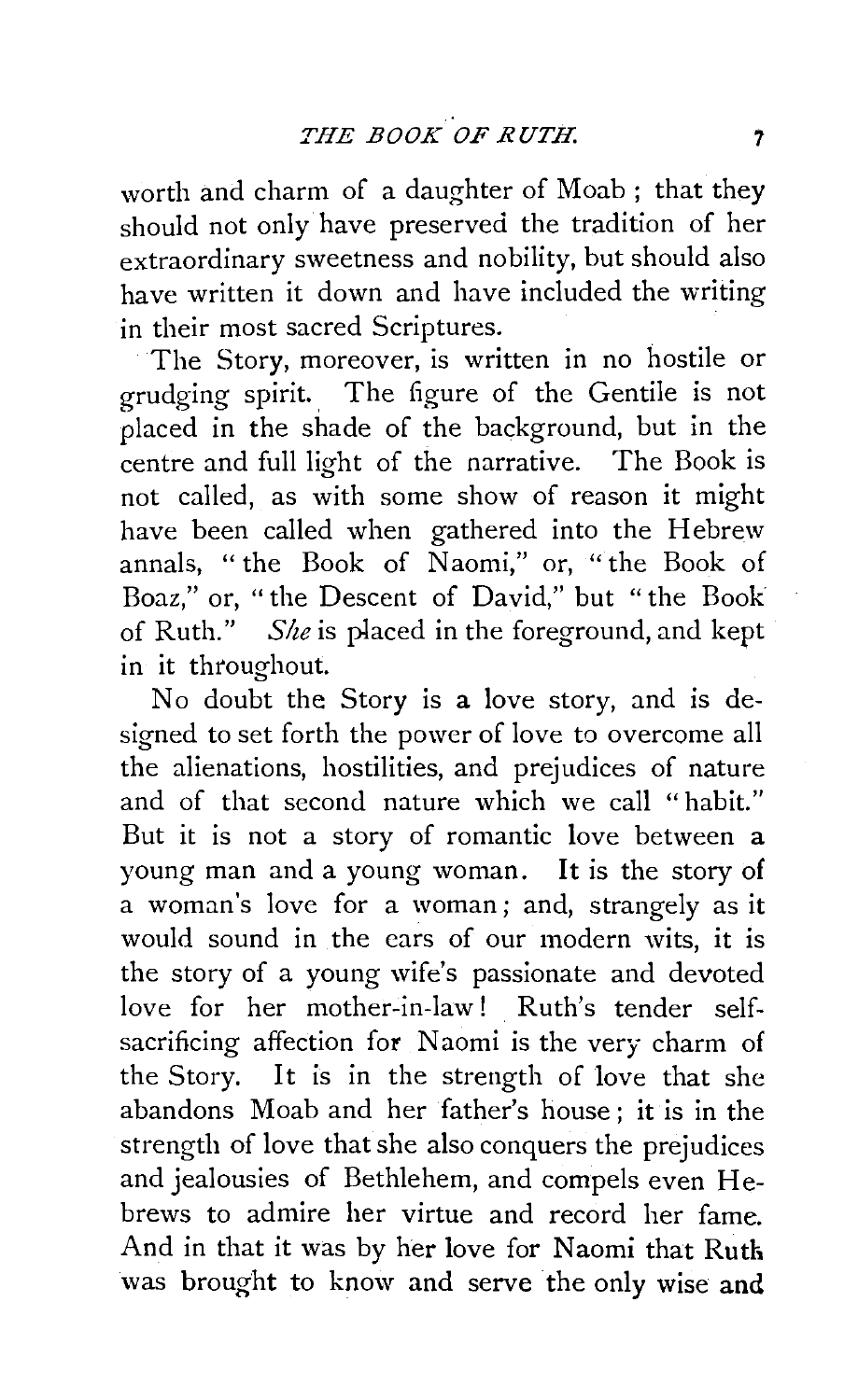true God; we may see an illustration of the fact that men and women are often led to religion by natural affection, and rise to the love of God through their love for one another. The Story, then, is a story in praise of charity ; and it *shews* the charity it praises. We have no reason to doubt that it was written by a Hebrew ; obviously it is one of the Hebrew Scriptures: and yet it contains no touch of the common Hebrew enmity against the Gentiie. It is fair, and even generous, in the tone it takes toward those who were outside the Hebrew pale. it has no word of blame for Elimelech, although he left the land of his fathers to sojourn among the heathen; nor for Orpah, although she turned back from Naomi: on the contrary, it records her kindness and self-devotion in at least intending to remain with her "mother" till Naomi herself dissuaded her : while for Ruth it has no praise too high. It bases itself on the truth, which Christ has made the common property of the race, that in every nation a pure and unselfish love is acceptable to God. So far from asserting the exclusive privilege of the chosen people, it rather invites other races to come and put their trust under the wings of Jehovah, by shewing that, so soon as they trust in Him, the privilege and blessing of Israel become theirs.

Now it is this singular charity for the outside world, this disposition to do justice and to shew kindness to the Gentiles, which most of all renders it probable that the Story of Ruth was rescued from the stammering and uncertain lips of Tradition and fairly written out in the reign of David. For nothing is more characteristic of David and his time,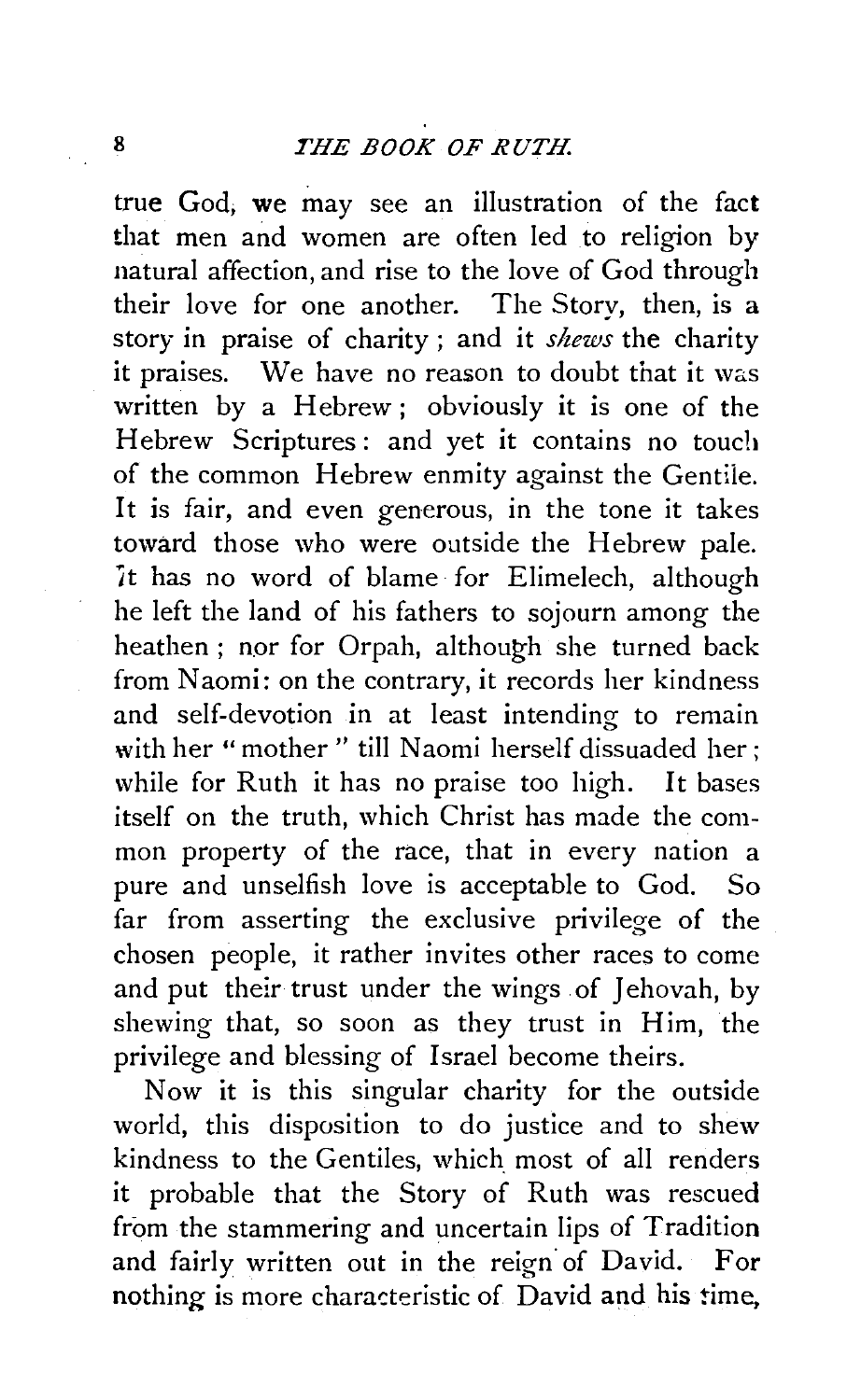though it is a characteristic too commonly overlooked, than the fair and easy terms on which he met all foreigners, all men of alien races, and the rare fidelity with which these aliens clave to his cause, even when it was a losing cause. It is very strange, and very instructive when we think of it, that David, a Hebrew of the Hebrews, the flower and darling of his race, should have been wholly free from the Hebrew prejudice against men of heathen races,—that he should have called so many of them to his service, placed them close to his person, had them constantly about him, and have inspired them with so profound an attachment that they willingly laid down their lives for him. For from the very first, from his encounter with the Giant of Gath onward, he displayed a faith in the religious convictions peculiar to Israel which never wavered, which, if equalled, was never surpassed. And yet no prince of Israel was ever on such friendly intimate terms with the heathen about him. He fearlessly commits his father and mother to the care of the King of Moab.<sup>1</sup> He gratefully records the kindness shewn him by the King of Ammon.<sup>2</sup> When he took refuge in the caye, or hold, of Adullam from the vindictive hatred of Saul, his body-guard was formed of brave men of foreign origin, who afterward became the captains of his army.<sup>3</sup> He tarried long in the city of Gath, and held the goodwill of the king, although he had slain its gigantic champion ; and so won the hearts of many of the Gittites that six hundred of therr. followed him throughout his chequered career, and

 $\frac{1}{2}$  1 Samuel xxii. 3.  $\frac{2}{2}$  2 Samuel x. 2. **s** The *Cherethites* and the *Pelethites* of 2 Samuel viii.  $n^{\circ}$ .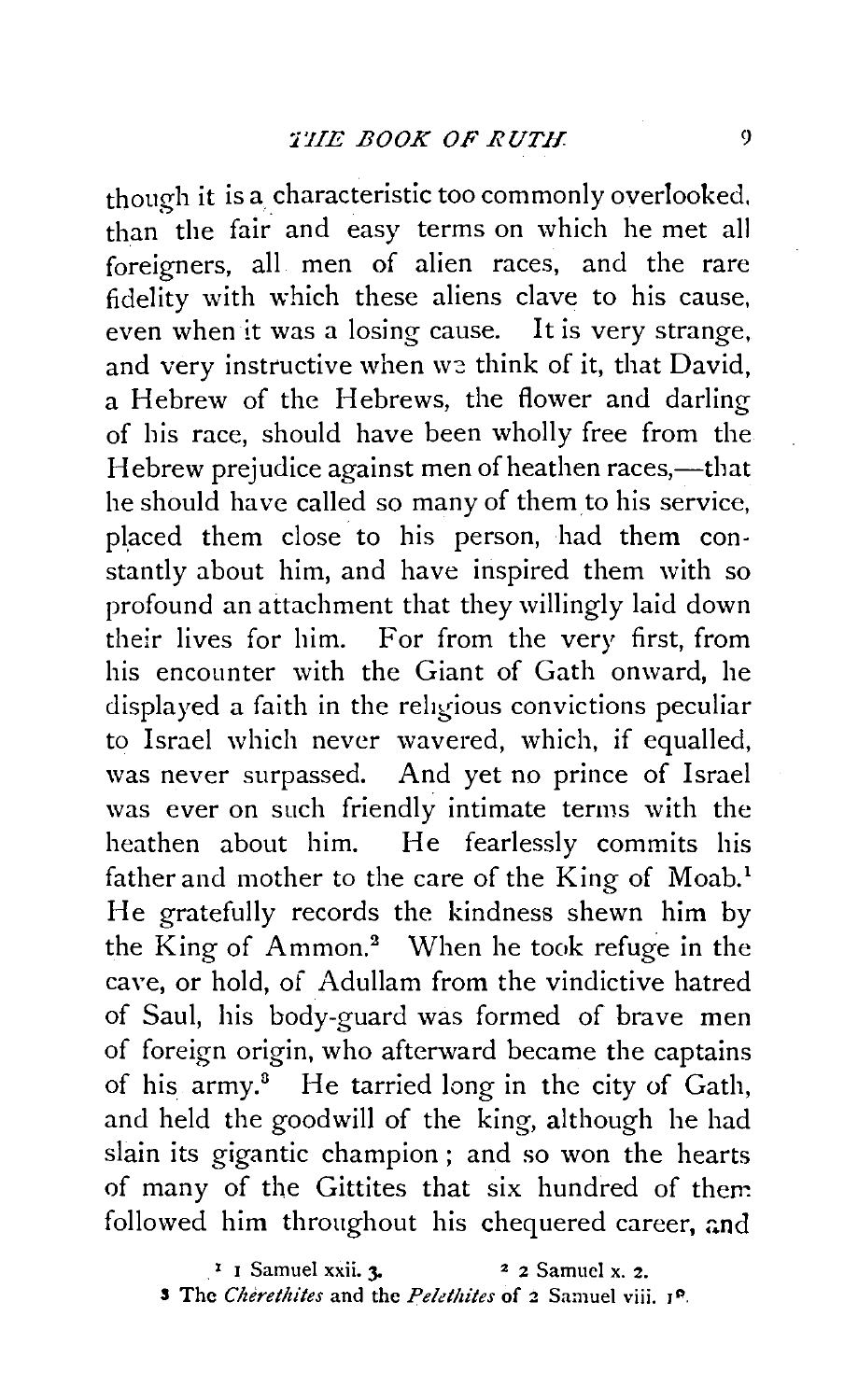were faithful to him even when Hebrew statesmen and soldiers deserted him.<sup>1</sup> He had no more loyal soldier in his host than Uriah *the Hittite*. When his son Absalom revolted from him, almost the only men who remained true to him were his foreign servants and captains. It was *an Ammonite* who supplied him with provisions for his hasty flight.<sup>2</sup> It was *a Phanician* who went back to the camp of Absalom that he might serve David by thwarting the intrigues of Ahithophel.<sup>3</sup> The spirit of utter loyalty and devotion by which these gallant men were animated received, perhaps, its· finest illustration in the interview of David with Ittai, *a man of* Gath.<sup>4</sup> When the treasonable designs of Absalom broke out, Ittai had but recently taken service with David. And therefore the King, generous and considerate even in his darkest hour of distress, says to him : "\Vherefore goest *thou* with us ? Return to thy place, and abide with the king, for thou art a stranger. If thou art banished, go to thy native land. Whereas thou camest but yesterday, should I to-day make thee go up and down with us, seeing I go whither I may? Return thou, and take back thy brethren. Mercy and truth be with thee." " $\text{Nay}$ ," replied the brave loyal stranger, " as Jehovah liveth, and as my lord the king liveth, in what place the lord my king shall be, whether in death or in life, even there will thy servant be also."

One hardly knows which the more to admire, the man who could inspire a loyalty so pure and

**2** 2 Samuel xvii.  $27-29$ .  $3$  2 Samuel xv.  $32-37$ .

4 : Samuel xv. 19-22.

<sup>&</sup>lt;sup>1</sup> I Samuel xxvii., xxviii. 1, 2; xxix. ; and 2 Samuel xv. 18.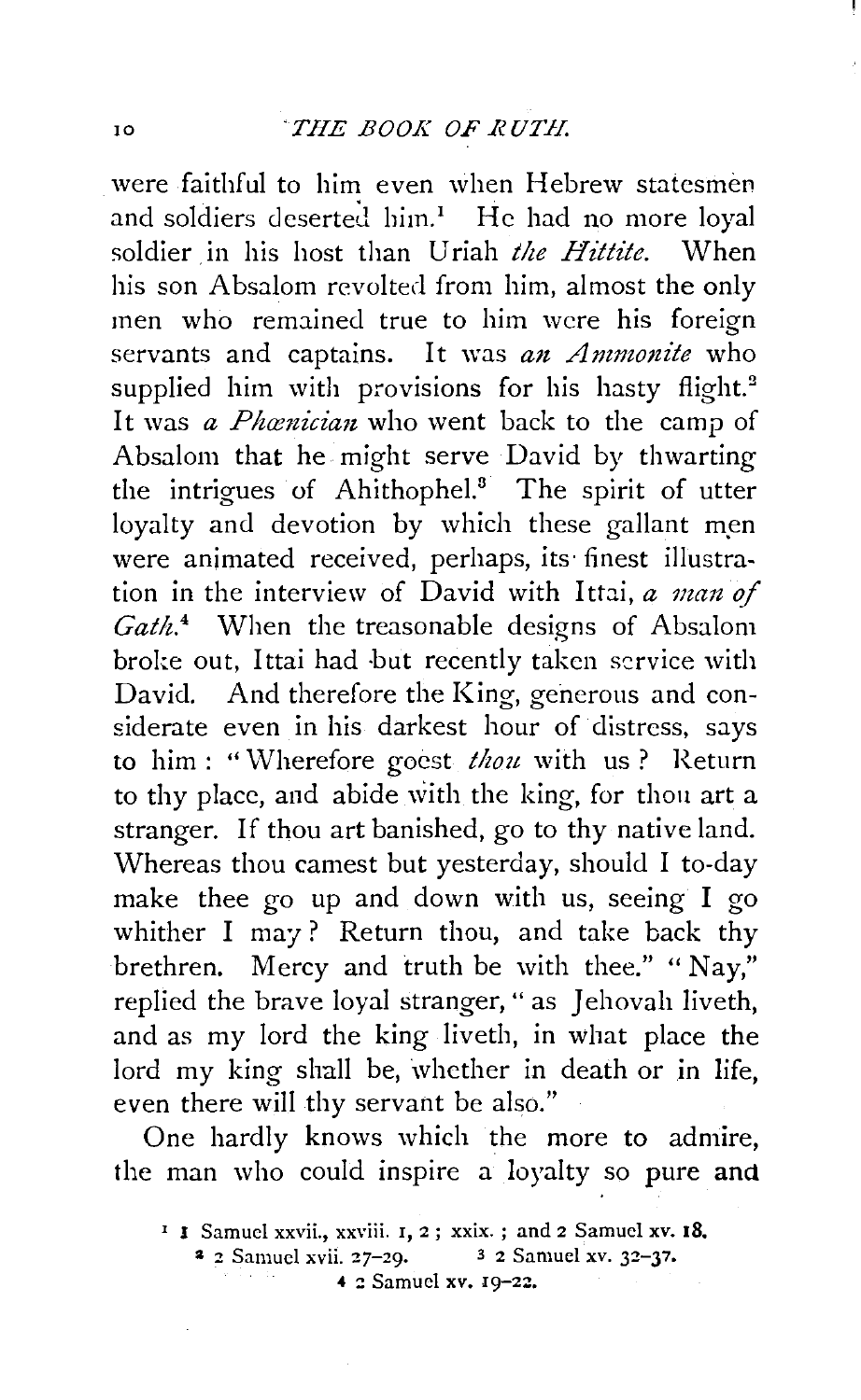$\pm$   $\,$   $\,$   $\,$ 

devoted, or the men who were capable of feeling it. But one thing is quite certain, viz., that in no other period of Jewish history do such friendly and cordial relations between Jew and Gentile come to view. And, therefore, we may well believewhat all the other indications of time in this Scripture suggest—that it was at this period that the Book of Ruth, which commemorates the fidelity and love of a Gentile, and that Gentile an ancestress of David, was written. It breathes the tone of David's life and time-the tone of a time in which all who feared God and wrought righteousness were held in honour, whether they were of Hebrew or of Heathen blood.

Some wonder has been expressed by commentators and divines that the Book of Ruth should have been included in the Sacred Canon: that a love story, charming and idyllic as it is, should have found a place among the Scriptures of the Prophets. But, though we have a strange and irrational trick of smiling a little contemptuously, or a little ironically, when so much as the name of "love" is mentioned, yet no man who reflects on how great a part love plays in human life, and how much the sweetness and dignity of human life depend upon it, and how closely the love of our neighbour is connected with the love of God, will much marvel that God should have moved a holy man to record the love of Ruth for Naomi, or even the love of Boaz for Ruth, and so to set us "a pattern how we ought to live." The place of Ruth in Holy Writ needs no other vindication than this,—that, in her, love grew to heroism. But if it did, an ample vindication might be found in the facts that this Book shews us that every pure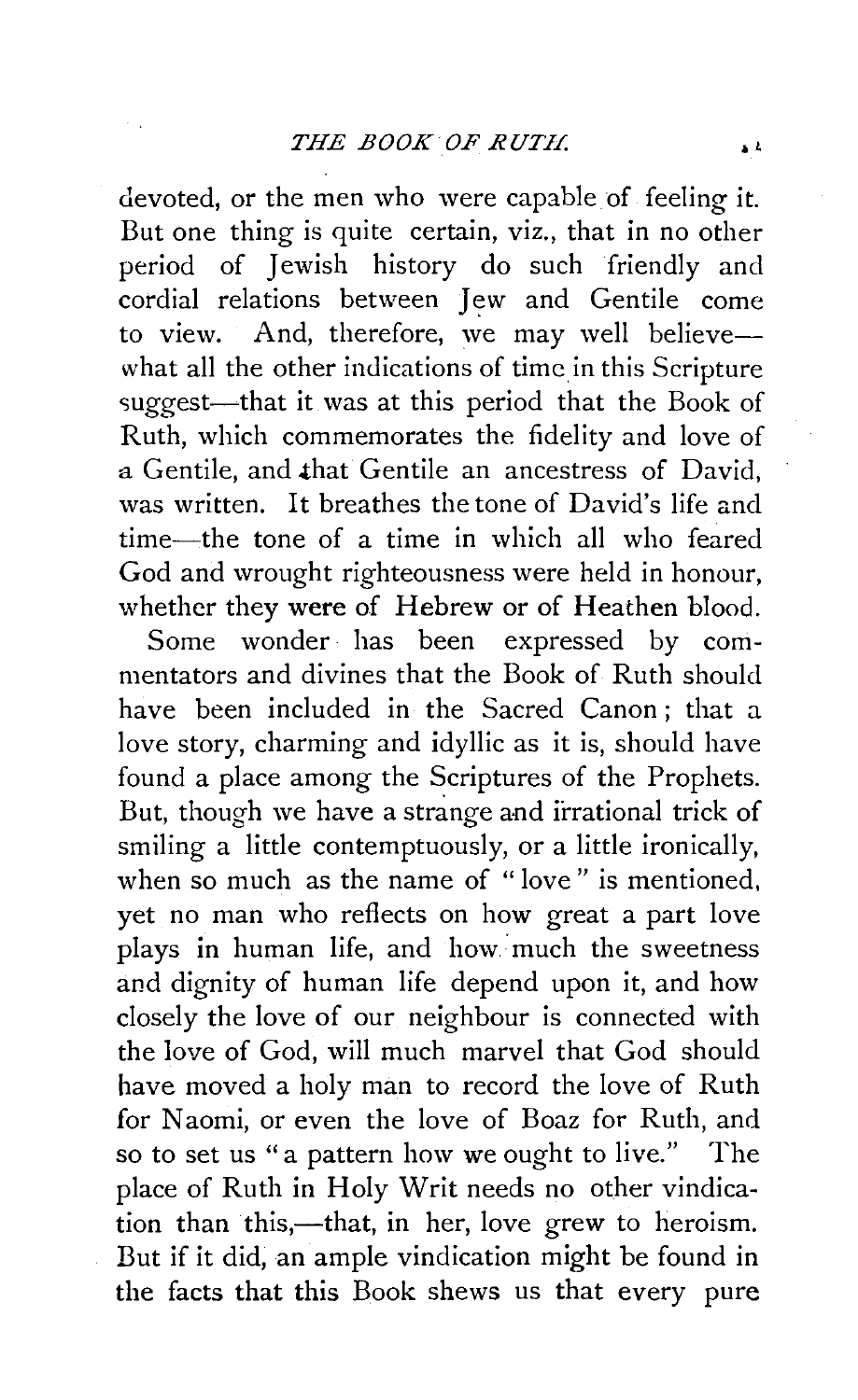and unselfish affection leads to God, and is acceptable to Him ; that it reveals Him to us as no less pleased by the goodness of a Heathen than by that of a Hebrew: and that it also shews us that, in their better moods, the very Jews knew that there was no respect of persons with Him.

## TRANSLATION.

CHAPTER **I.**—Now it came to pass in the days when the *Judges* judged, that there was a famine in the land. And a man of Beth-*/ehem-judah wmt to sojourn in the Field of Moab, he, and Ius wife,*  and his sons. (2.) And the name of the man was Elimelech, and the name of his wife Naomi, and the names of his two sons Mahlon and Chilion-Ephrathites of Bethlehem-judah. And they came into the Field of Moab and abode there.

(3.) And Elimelech, Naomi's husband, died; and she was left, *and her two sons.* (4.) *And they took them wives of tlte women of Moab* / *the name of tlze one was Orpalz, and tlze name of tlze other Ruth: and they dwelt there about ten ;·ears.* (5.) *Then, died tl1ese two also, Mahlon and Chilion* / *and the woman was lift of her*  two sons and her husband.

(6.) Then she arose with her daughters-in-law, and returned from the Field of Moab ; for she had heard in the Field of Moab *that the Lord had remembered his people to give them bread.* (7.) And she went forth out of the place where she was, and her two daughters-in-law with her; and they went on the way to return to the land of *'Fudah.* (8.) Then said Naomi to her two daughters*in-law, Go, return each to Iter mother's house. The Lord deal kindly with you, as ye have dealt with the dead, and with me.* (9.) The Lord grant you that ye may find an asylum, each in the house of her hisband. Then she kissed them; and they lifted up their voice, and wept. (10.) And they said unto her, Nay, but we will return with *thee unto thy people.* (11.) And Naomi said, Return my daughters : *zohy will ye go with me? Are there yet any more sons in my womb*, *that the)' may be ;•our husbands ?* (I 2.) *Return, my daughters, go; for I am too old to have a husband. Even if I should say, I have ltope; if ezen to-night I should have a husband, and should aiso bear* sons; (13.) *would ye tarry till they were grown? would ye, for lhem; shut yourselves up from having husbands ' Nay, my daugh-*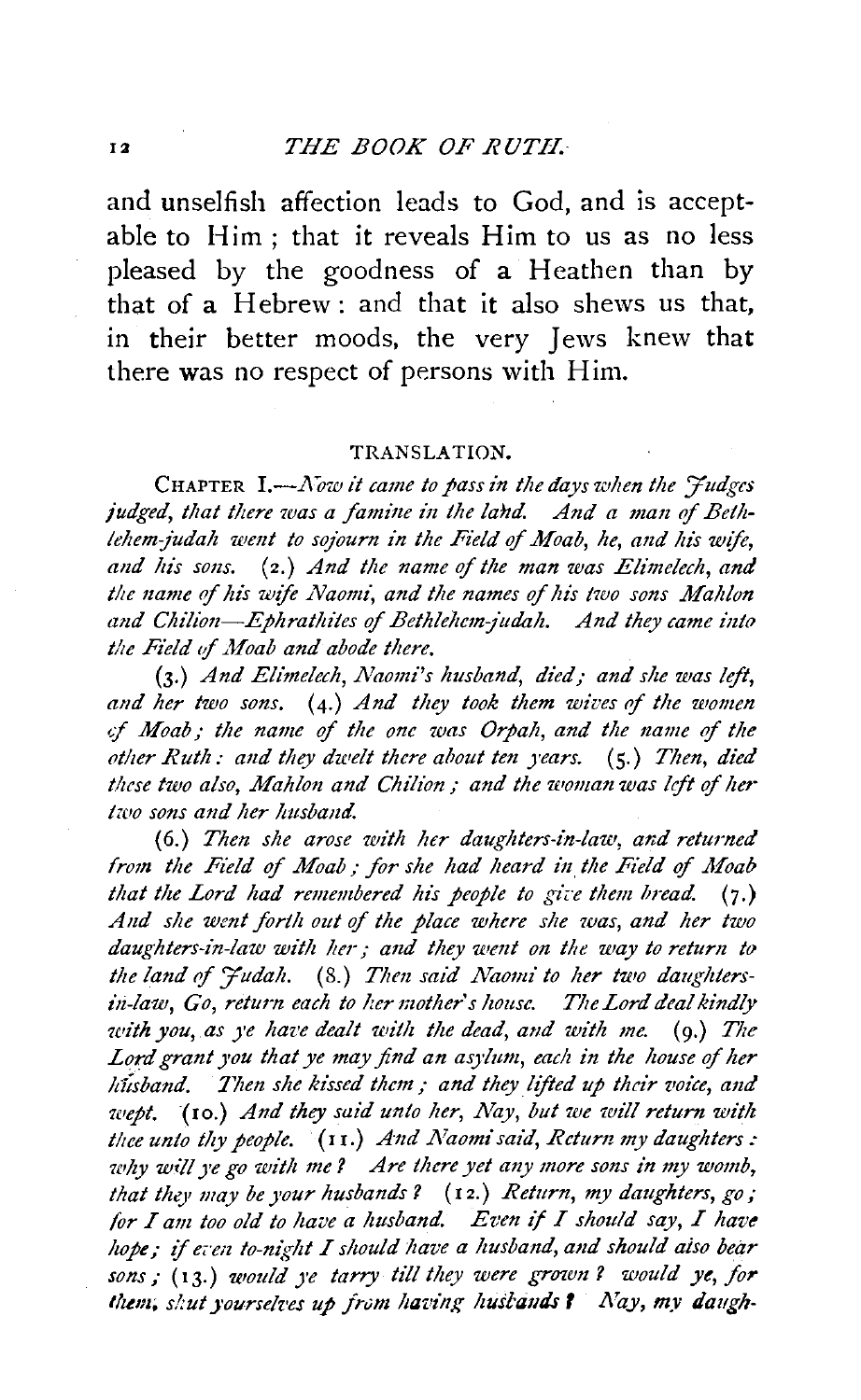*ters.* Yet is it much more bitter for me than for you, since the hand of the Lord is gone out against me. (14.) And they lifted up their *voke and wept again. And Orpah kissed her mother-in-law; but Ruth clave unto her.* (IS.) *And she* (Naomi) *said, Behold, thy*  sister-in-law has gone back unto her people, and unto her gods; re*turn thou also after thy sister-in-law.* (I6.) *And Ruth said, Intnat*  me not to leave thee, nor to return from following after thee; for *w!tither thou goes!, I will go; and where thou lodges!, I will lodge: thy people is my people, and thy God my God:* (17.) *where thou diest, I will die, and there will I be buried. The Lord do so to me, and more also, if aught but death part thee and me.* (18.) *So when she* saw that she was stedfastly minded to go with her, then she ceased to dissuade her.

 $(19.)$  *So they two went on till they came to Bethlehem.* And it *came to pass, when they were come to Bethlehem, that all the city was moved about them, and they said, Tlus Naomi!* (zo.) *And she*  said unto them, Call me not Naomi, call me Mara, for the Lord *!zath dealt 'Very bitterly with me.* ( 2 **r.)** *I went out full, and the*  Lord hath brought me home again empty. Why, then, call ye me *Naomi, seeing the Lord hath testified against me, and the Almighty* hath afflicted me. (22.) So Naomi returned, and Ruth the Moabitess, her daughter-in-law, with her, who returned out of the Field of *JJfoab. And they came to Bethlehem in the beginning* of *barleyharvest.* 

CHAPTER II.—And Naomi had a kinsman of her husband's, a *valiant hero, of the family of Elimelech; and his name was Boaz.* (2.) And Ruth, the Moabitess, said unto Naomi, Let me now go into the fields, and glean among the ears after him in whose sight 1 shall find grace. And she said unto her, Go, my daughter. (3.) And she went, and came, and gleaned in a field after the reapers. And her lot met her in the field of *Boaz*, who was of the kindred of *Elime!eclz.* (4.) *And,* \_b~hold, *Boaz came from Bctltlehem, and said*  unto the reapers, The Lord be with you. And they answered him, *The Lord bless thee.* (5.) *Then said Boaz unto his servant that was* set over the reapers, 'Whose damsel is this? (6.) And the servant that was set over the reapers answered and said, She is a Moabitish *damsel who came back with Naomi out of the Field of Moab;* (7.) and she said, I pray thee let me glean, and I will gather after the *reapevs among the sheaves: so she came and hath continued (at work) even from the morning until now, save that she rested a little in the* house. (8.) Then said Roaz unto Ruth, Hearest thou not, my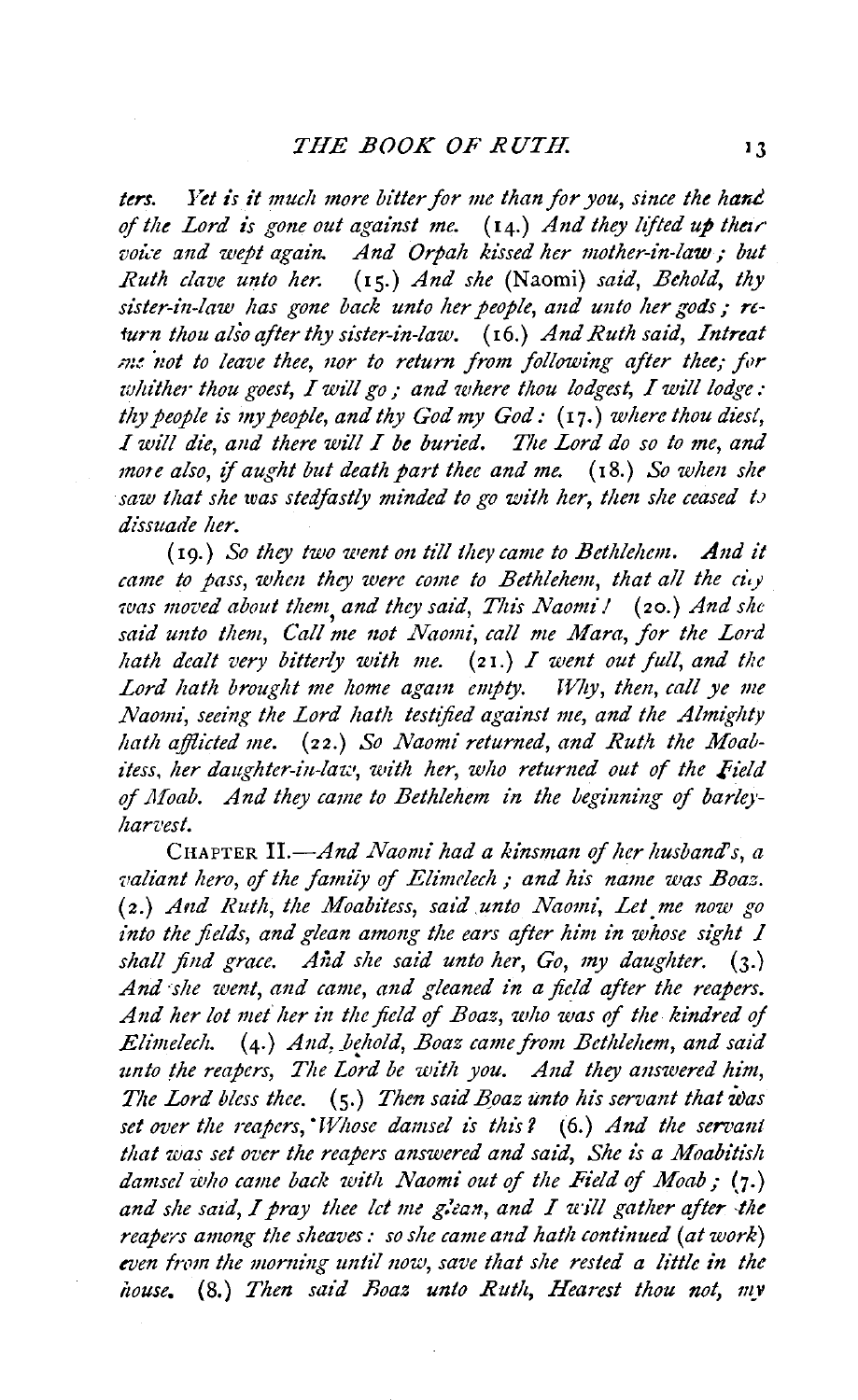*daughier* 1 *Go not to glean in another field, neither go from hence, but abide here fast by my mailens:* (9.) *let thine eyes be on the field that they do reap, and go thou (feariessly) after them: have I not charged the young men that they shall not molest thee* 'l *and whm thou art athirst, go unto the vessels and drink* of *thatwlui:h the young men have drawn.* (10.) Then she bent her face, and bowed herself to the ground, and said unto him, Why have I found grace in thine *eyes, that thou shouldest take note* of *me, oeeing I am a stranger* 'l (11.) And Boaz answered and said unto her, It hath been fully *sheum me all that thou hast done unto thy mother-in-law since the*  death of thine husband, and that thou hast left thy father and thy mother and the land of thy nativity, and art come among a people *·whom thou knewest not heretofore.* (Iz.) *The Lord recompense thy work, and a full reward be given thee qf the Lord God qf Israel, under whose wings thou art come to take refuge.* (13.) Then she said, Let me find favour in thy sight, my lord, for thou hast comforted *me, and hast spoken to the heart of thine handmaid, though I be not like unto one of thy handmaidens.* (14.) *And .Boaz said unto lier at meal-time, Come thou hither, and eat of the bread, and dip thy* morsel in the vinegar. And she sat beside the reapers ; and he *reacl:ed Iter parched corn,* 1 *and she did eat and 7£1as satisfied, and lift (of that she ate).* (IS·) *And when she was risen up to glean, Boaz commanded the young men, saying, Let her glean even between the* sheaves, and shame her not; (16.) and pull out some (ears) from *the armfuls on purpose for her, and leave them, that she may glean them, and rebuke her not.* (I 7.) *So she gleaned in the fields until*  evening, and beat out that she had gleaned; and it was about an *ephah* of *barley.* 

<sup>1</sup> Verse 14.-The parched corn which Boaz handed to Ruth is prepared thus : a few handfuls of the best ears are plucked and tied into small bundles. Then a quick fire of dried grass and thorn bushes is kindled, and the corn is held in the blaze till the chaff is mostly burned off. The grain is then sufficiently roasted to be rubbed out and eaten, and is a well-liked food throughout the East. The servants of a traveller do not scruple to help themselves and him to sufficient corn from any field they pass ; nor is it thought wrong for them to help themselves to as much as they require.

"The morsel" which Ruth dipped in "vinegar," *i.e.,* a mixture of vinegar and oil and water, was, no doubt, a piece of biscuit bread. And travellers in the East report that it is quite incredible how the biscuit, eaten with vinegar and oil, recruits the weary and exhausted frame.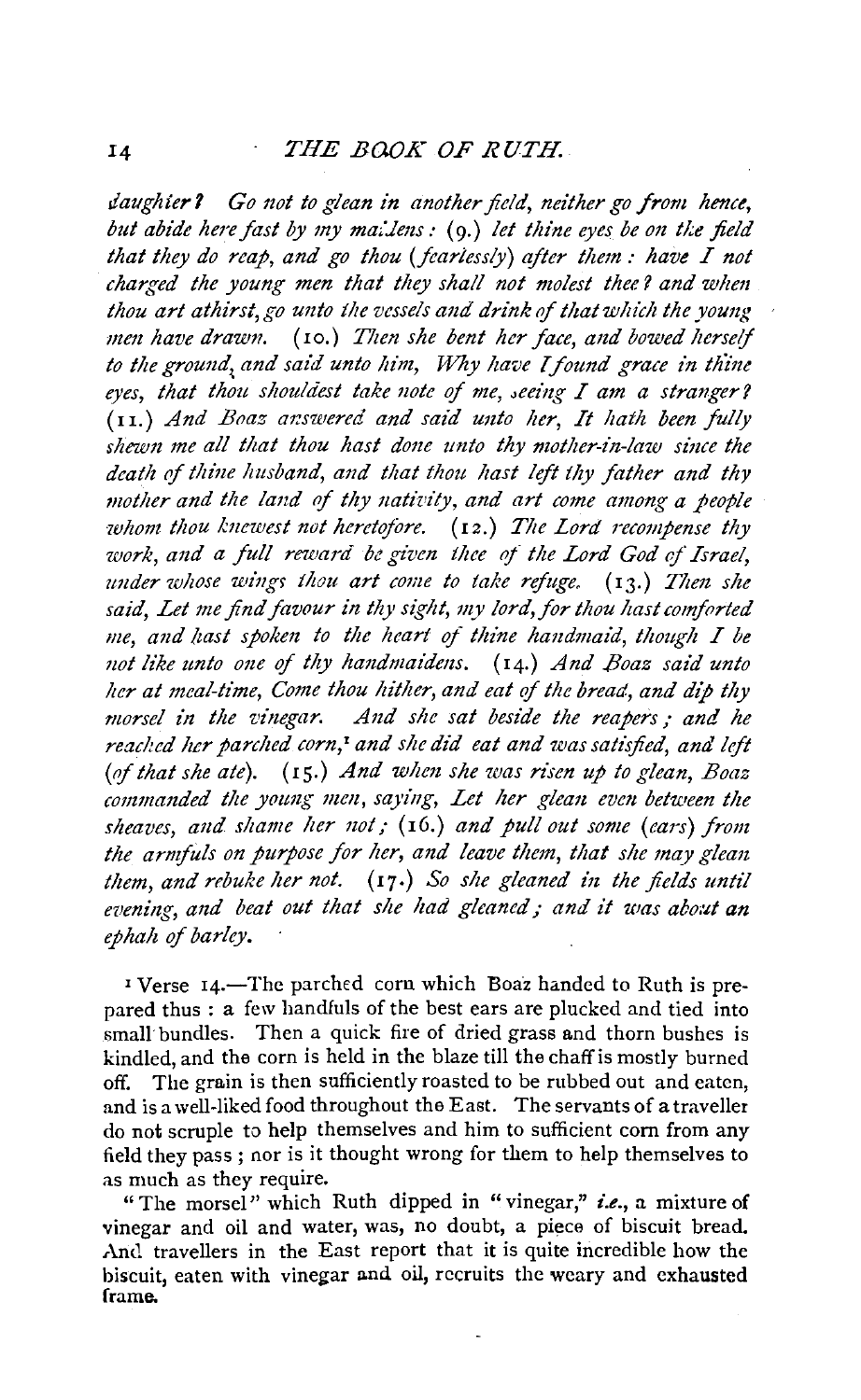(I 8.) *And she took it up, and came into the city* ; *and her tuotier-in-law saw what she had gleaned. And she brought out and gave to her that which she had left (at meal-time) after she was* satisfied. (19.) And her mother-in-law said unto her, Where hast thou gleaned to-day ? and where hast thou worked? Blessed be ke that did take note of thee. And she shewed her mother-in-law with whom she had worked, and said, The man's name with whom I worked to-day is Boaz. (20.) And Naomi said unto her daughterin-law, Blessed be he of the Lord who hath not left off his kindness io the living and to the dead. And Naomi said unto her, The man *zs akin to us, one of our* goelim. ( 2 1.) *And Ruth the Moabitess*  said, Moreover he said unto me, Thou shalt keep fast by my young *men until they have ended all my harvest.* (22.) *And Naomi said* unto Ruth her daughter-in-law, Good, my daughter; go out only *with his maidens, lest in any other field thou be molested.* (23.) So she kept fast by the maidens of Boaz, gleaning to the end of the *barley-harvest and of the wheai-harvest; and then she abode with her mother-in-law.* 

CHAPTER III.-*Then Naomi, her mother-in-law, said unto her*, *My daughter, shall I not seek an asylum for thee, that it may be well ;oz"t!z thee?* (z.) *And, now, is not Boaz of our kindred, with whose maidens thou was!? Behold, he* wimzoa~·th *barley to-night in the threshing-floor.* (3.) *Wash thyself, therefore, and anoint thee, and* put thy (best) apparel upon thee, and get thee down to the floor, but let not thyself be seen until the man have done eating and drinking. (4.) And it shall be that when he lieth down, thou shalt mark the *place where he shall lie, and thou shalt go in and uncover (the place* at) his feet, and lay thee down : and he will tell thee what thou shalt *do.* (5.) *And she said unto her, All that thou sayest unto me\_/ will do.* (6.) *And she went down unto the floor, and did according to all that her mother-in-law b,1de her.* 

(7.) *And whm Boaz !zad eatm and drunk, and hzs heart was cheerful, he went to lie down at the end of the heap of corn; and she zame softly, and uncovered (the place at) his feet, and laid her down.* (8.) And it came to pass, at midnight, that the man was startled, and *bent himself over; and, behold, a woman lay at his feet.* (9.) *And he said, Who art thou ? And she answered,* \_/ *am Ruth, thine handmaid: spread therefore thy wings over thine handmaid; for thou art a* goel. (10.) And he said, Blessed be thou of the Lord, my daughter: for thy latter kindness is better than thy *former, inasmuch as thou didst not go after young men, whether poor* 

15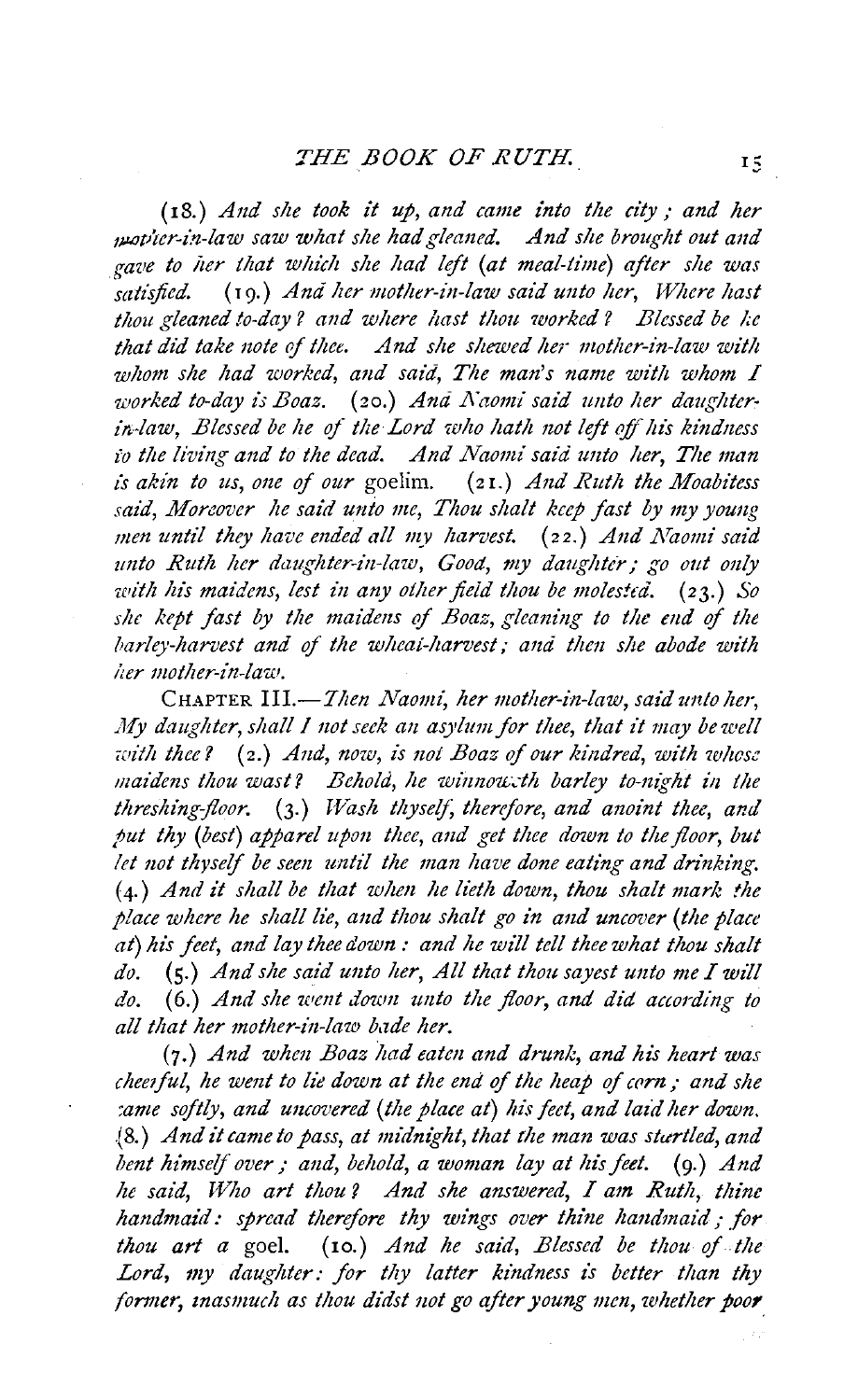*or rich.* (11.) And, now, my daughter, fear not; I will do for thee all that thou askest: for all the gate of my people doth know that *thou art a brave woman.'* (I2.) *And, now, truly indeed I am a*  goel; *howbeit there is a* goel *nearer than I.* (IJ.) *Tarry here to-night, and· it shall be, in the moniing, that if he will redeem thee, well; let him redeem: but if he will not redeem thee, then, as the Lord liveth, I will redeem thee. Lie down until the morning.*  (I 4·) *And she lay at his feet till the morning: and she rose up bifore a man could recognize his friend. For he said, Let it not be known that the woman came into the floor.* (IS.) *Also he said, Bring hither thy shawl that thou hast upou thee, and hold it out. And ·when she held it out, he measured six measures* qf *barley, and laid*  it on her. And she went into the city.

(16.) *And when she came to her mother-in-law, she* (Naomi) said, How comest thou, my daughter? And she told her all that *the man had done unto her.* (I 7.) *And she said, These six measures*  if *barley gave he me; for he satd to me, Go not empty to thy motherin-law.* (18.) *And she* (Naomi) *said, Stay at hone, my daughter*, *until thou knowest how the matter will go; for the man will not rest until he have finished it this day.* 

CHAPTER *IV.-And Boaz went up to the gate, and sat him down there: and, behold, the goel of whom Boaz spake passed by; unto whom he said, Ho, So-and-So, turn aside, sit down here. And he turned aside, and sat down.* (2.) *And !te* (Boaz) *took tm mm* qf *the*  elders of the city, and said, Sit ye down here. And they sat down. (3.) *And he satd unto the* goe! : *Naomi, who is come again out* o/ *the Field* qf *Moab, sold the parcel* qf *land which was our brother Elimelech's*; (4.) and *I determined to advertize thee of it, and say*, *Acquire it bifore those who sit (in the gate) and bifore the elders* of my people. If thou wilt redeem it, redeem it; but if thou wilt not *redeem it, tell me, that I may know: for. there is none to redeem it*  but thou, and *I*, who am next to thee. And he said, I will redeem *it.* (5.) Then said Boaz, What day thou acquirest the field of the *hand* qf *J.laomi, thou acquires! it also* qf *Ruth the Moabitess, the wife*  of the dead, to raise up the name of the dead upon his inheritance. (6.) *And the* goe! *sazd, I cannot redeem it for mysdj, lest I mar*  mine own inheritance; redcem thou for thyself that which it is mine to redeem, for I cannot redeem it. (7.) Now this was the custom *formerly in Israel in cases of redeeming and in cases of exchanging,* 

<sup>1</sup> Literally, "*a woman of strength*," *i.e.*, a woman both brave and  ${\tt cool}$